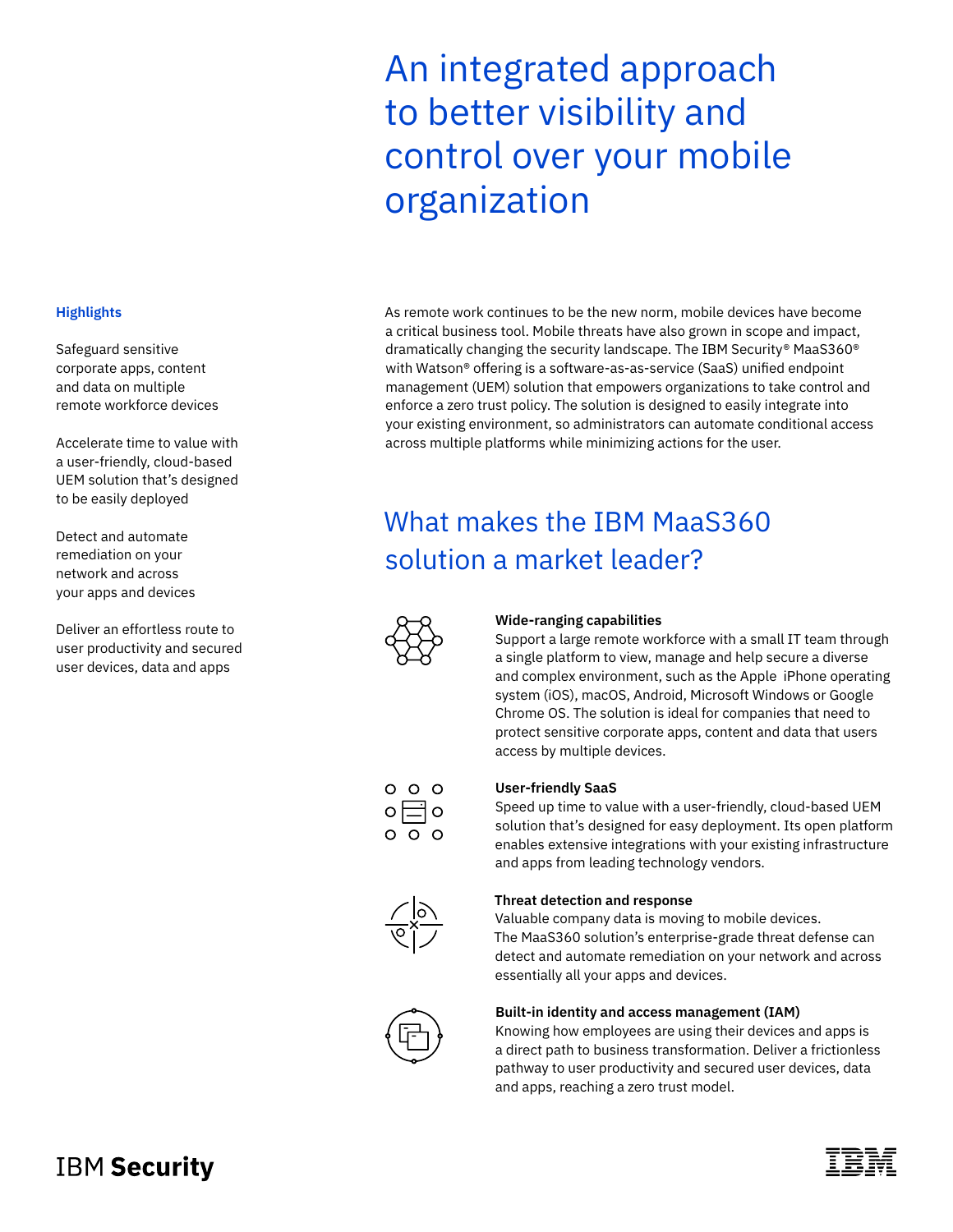### Analysts and customers agree: IBM is a UEM leader

### **What the experts are saying**

**Omdia:** In its Market Radar report for UEM,<sup>1</sup> Omdia named the IBM Security MaaS360 with Watson solution a leader, recommending it as a feature-rich UEM solution with strong mobile security capabilities.

*Forrester:* The 2021 Total Economic Impact of IBM Security MaaS360 with Watson, Forrester concluded that the solution offers a 183% ROI.2

#### **What our clients are saying**

"MaaS360 is an unsung hero of the COVID-19 pandemic. It enabled the business to continue operating even as we transitioned to working remotely."

— Information systems administrator, manufacturing

### MaaS360 solutions

Backed by an industry-leading security ecosystem, the MaaS360 solution is a collection of UEM offerings that help IT and security leaders consistently manage and secure apps, content and data for users across essentially all endpoint types.

### **Essentials Edition**

*Device management:* Manage iOS, macOS, Android, Windows and Chrome OS.

*App management:* Distribute, manage and help protect apps across essentially all devices.

*Identity management:* Provide conditional access and single sign-on (SSO).

*Advisor*: Understand and react to risks in your environment using Watson AI capabilties.

*Policy recommendation engine:* Gain industry best practices during policy configuration with AI.

*Container app:* Separate work from personal data on devices.

*Mobile expense management:* Help prevent costly overages by managing data usage.

### **Deluxe Edition (includes Essentials Edition solutions)**

*Security-rich mobile mail:* Contain and encrypt corporate email, contacts and calendar.

*Assistant:* Boost user productivity with an AI chatbot and voice assistant.

### **Premier Edition (includes Deluxe Edition solutions)**

*Business dashboards for apps: Provides reporting data across managed and non-managed apps*.

*OS VPN:* Preserve native VPN experiences for iOS and Android users.

*Secured browser:* Safeguard data, boost productivity and control web access.

*Gateway for browser:* Access corporate intranet, websites and web apps without a VPN.

*Content management:* Grant security-rich access to work docs in an encrypted container.

*Gateway for documents:* Enable security-rich mobile access to file shares without VPN.

*App security:* Help protect access to enterprise apps and help prevent data loss.

*Gateway for apps:* Deliver seamless access to internal apps and data without a VPN.

### **Enterprise Edition (includes Premier Edition solutions)**

*Mobile document editor:* Empower users to create, edit and save content more securely.

*Mobile document sync:* Allow users to synchronize documents across managed devices.

*Mobile threat management:* Detect and remediate malware on compromised devices.